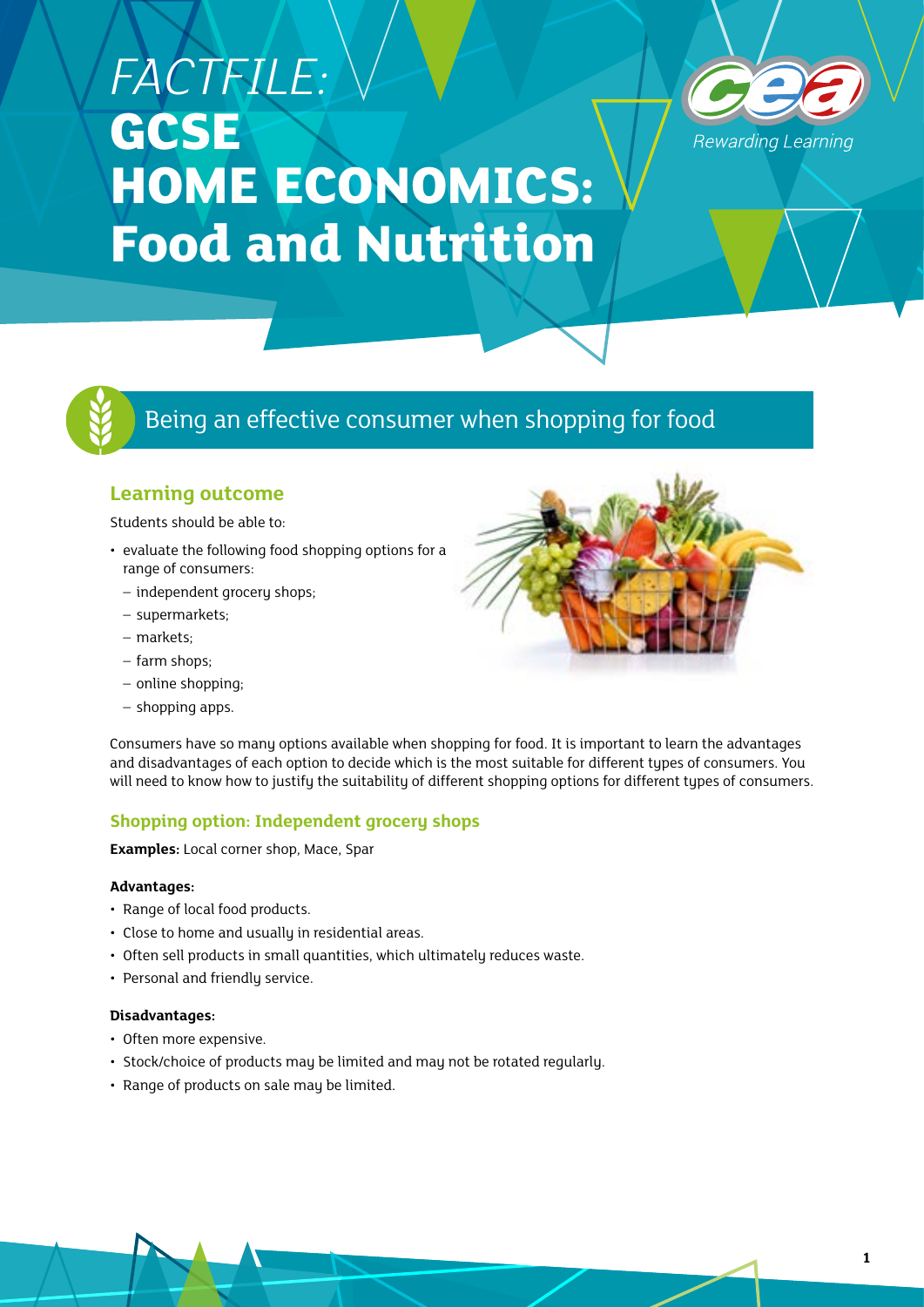# **Shopping option: Supermarkets**

**Examples:** Tesco, Sainsbury, Asda

# **Advantages:**

- Wide range of products and brands available.
- Special offers and promotions which may save consumers money.
- Economies of scale selling more products for less therefore saving consumers money.
- Range of services and facilities on offer for a wide range of consumer needs/wants.

# **Disadvantages:**

- Impersonal service.
- May overspend and make impulse purchases because of the special offers available.
- Often situated out of town and therefore may be more difficult to access.
- Often very busy and noisier than a smaller shopping option.

# **Shopping option: Markets**

**Examples:** St Georges Market in Belfast

#### **Advantages:**

- Range of local produce available therefore helping the environment by reducing air miles and helping to support the local economy.
- Expert advice available.
- May be cheaper than shops.
- Sociable experience for consumers.

#### **Disadvantages:**

- May only be available on certain days and possibly weather dependent.
- May not have access to the range of products available from other shopping options.
- Packaging and labelling may not be available on the food products.

# **Shopping option: Farm shops**

**Examples:** McKees, Cloughbane Farm shop

## **Advantages:**

- Supports local community.
- Local product, less air miles therefore better for the environment.
- Wider range of organic produce.

#### **Disadvantages:**

- Generally more expensive than supermarkets.
- May only have seasonal vegetables compared to the range available at a supermarket.